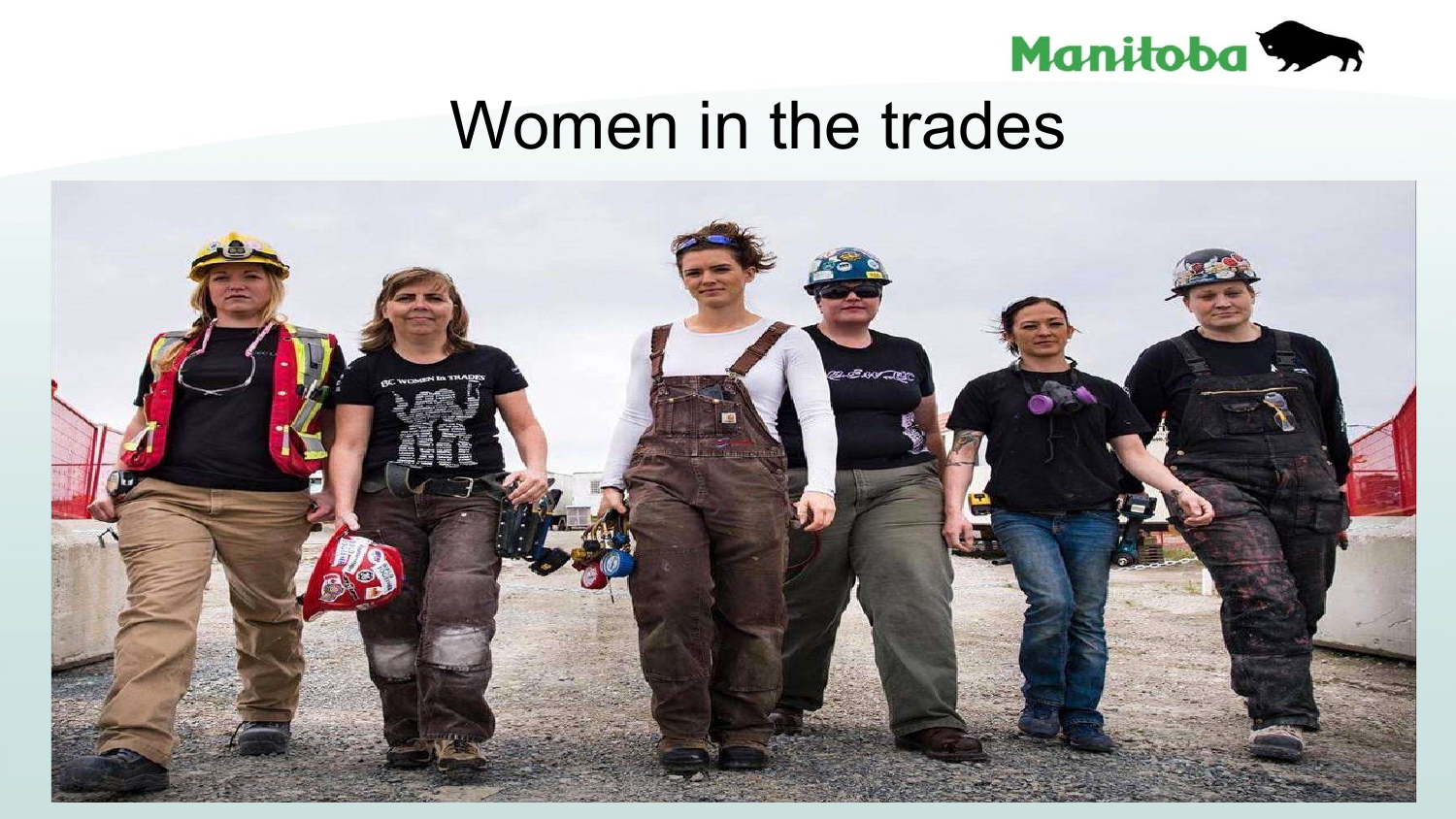

### **Workplace Safety and Health Carlos Vicente**

**WSH Training and Development Officer**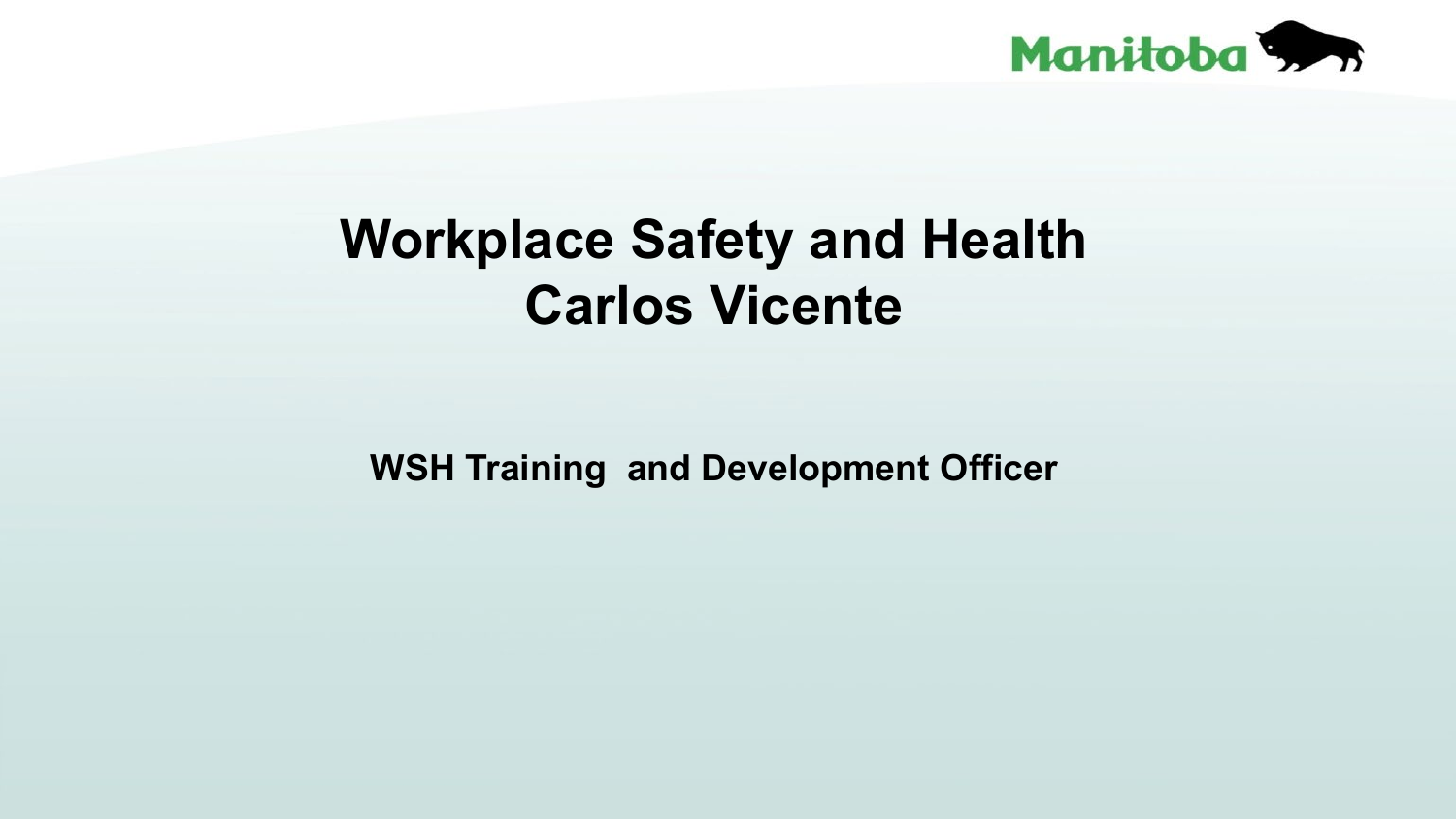

# Part 1 General requirements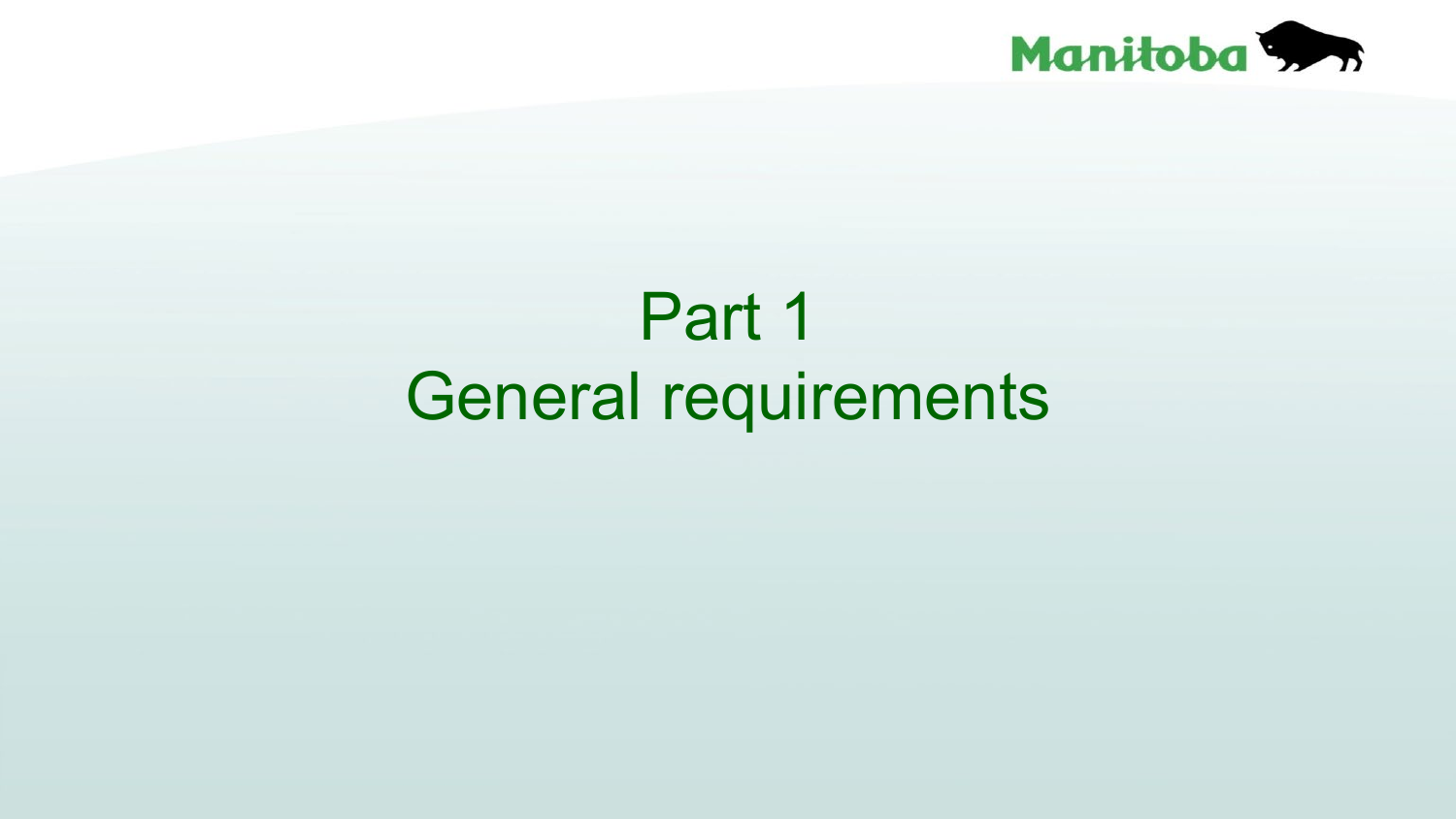

### General Requirements **Responsibilities**

### **Owner**

- Ensure that property is provided and maintained in a manner that does not create risk.
- Co-operate with anyone exercising a duty imposed by the act and regulations.
- Comply with The Act and regulations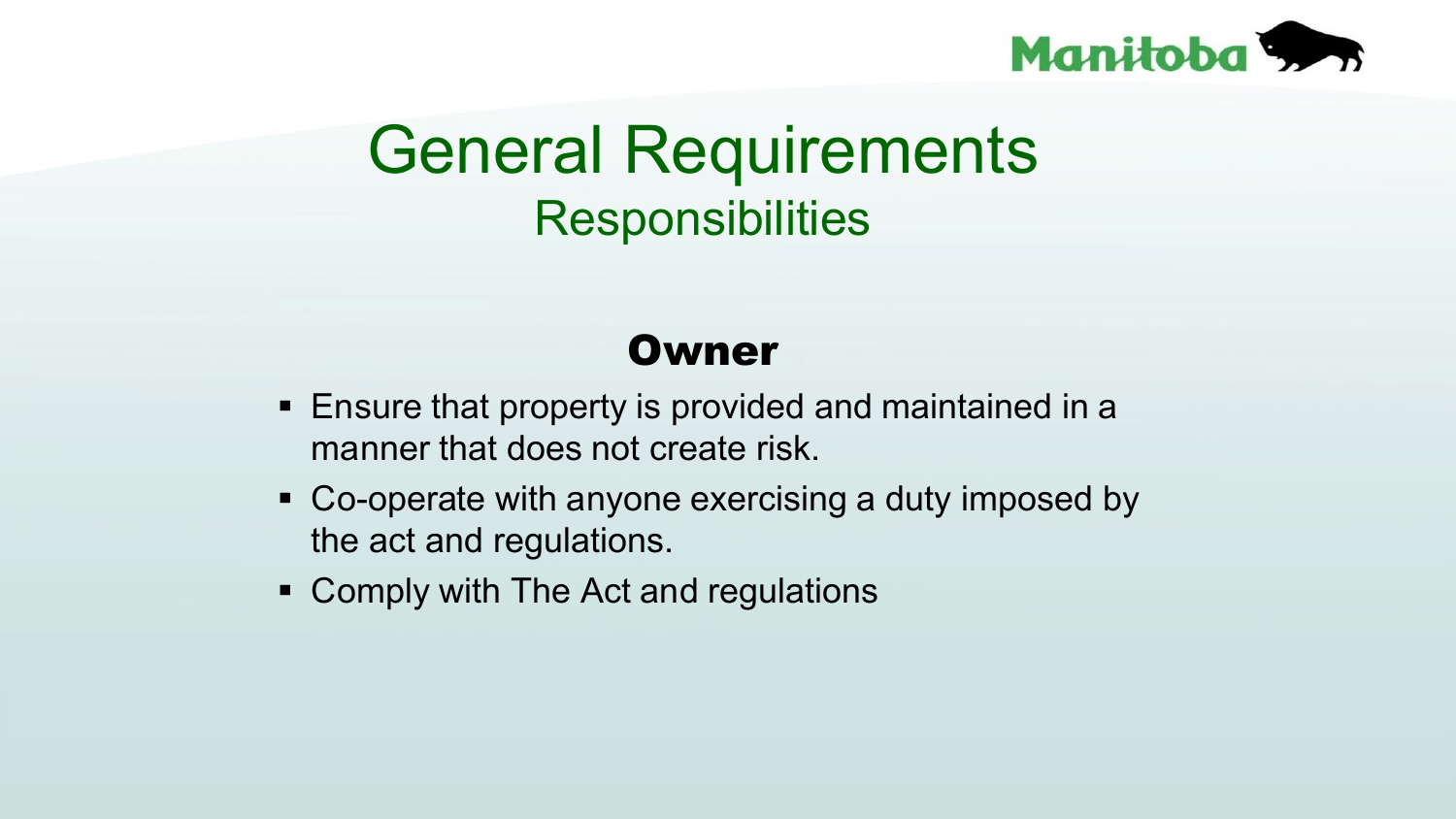

# **Manitoba Responsibilities** Employers

- Have the greatest degree of control, therefore the greatest degree of responsibility
- Take all reasonable precautions to protect the health, safety and welfare of workers on the job
- **Ensure workers are trained to do their jobs safely**
- **Ensure workers are appropriately supervised**
- Implement a written safety and health program in workplaces with 20 or more workers
- Ensure a workplace safety and health committee is established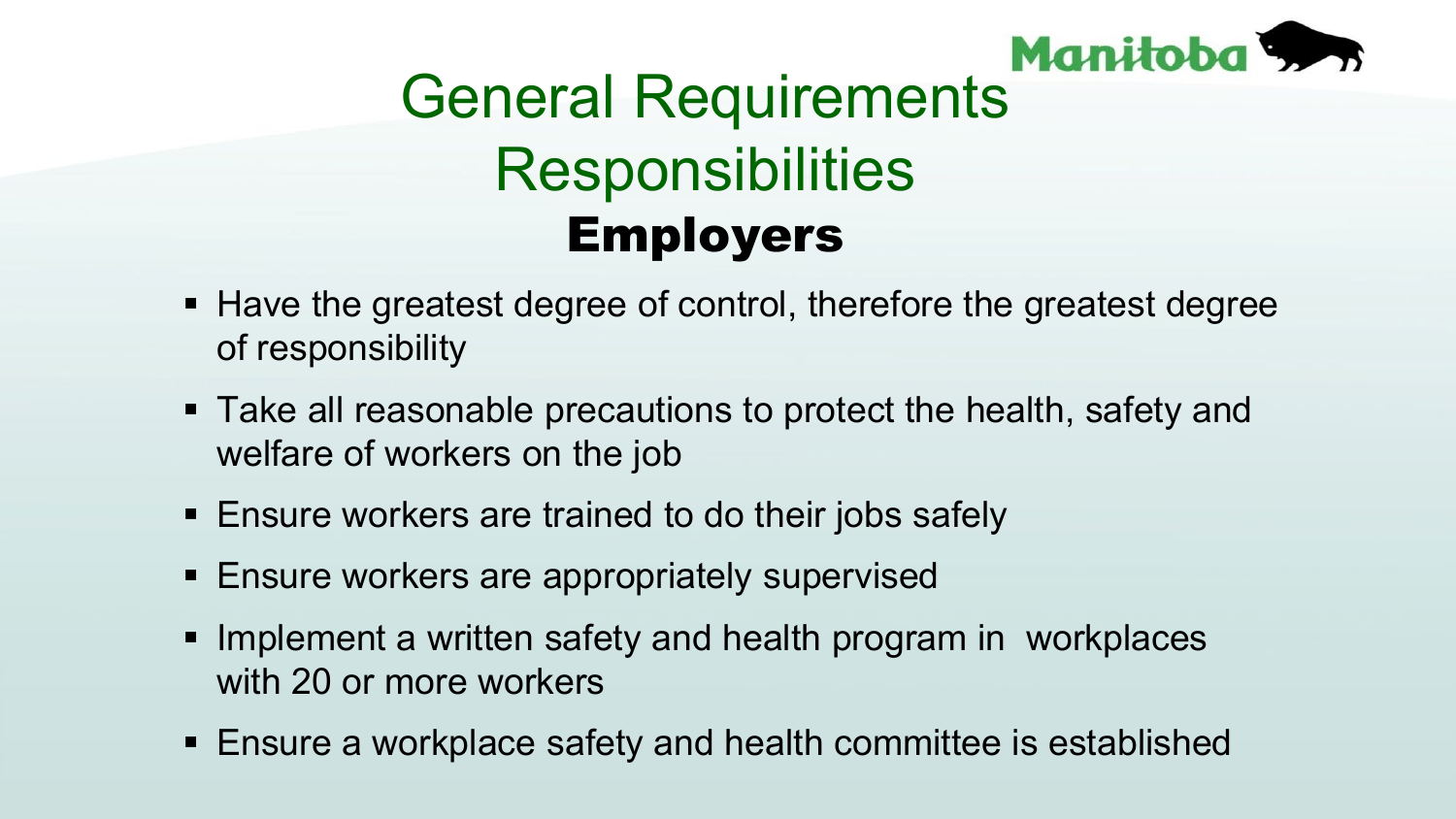

# General Requirements **Responsibilities**

### Prime Contractor

- Ensure everyone working on project complies with Act and regulations
- Coordinate, organize and oversee work to protect safety and health
- Comply with The Act and regulations
- Co-ordinate safety and health programs of contracted employers
- Establish project safety and health committee if 20 or more workers / 90 days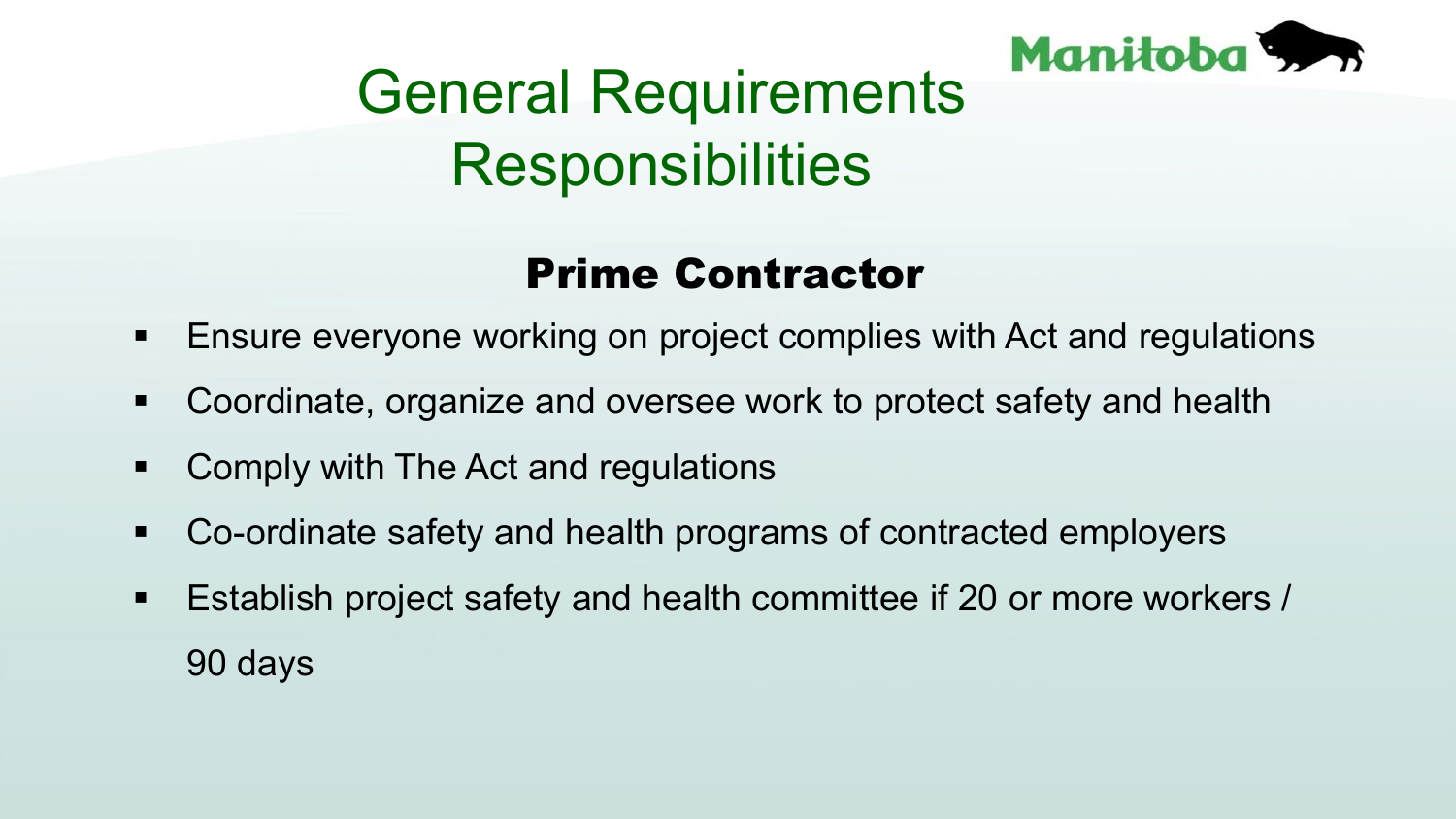

### General Requirements **Responsibilities**

### **Supervisors**

- Must take reasonable precautions to protect the safety and health of workers under their supervision (includes volunteers, students, etc.)
- Required to advise workers about safety and health hazards
- Ensure proper health and safety policies, practices, and procedures are followed
- Ensure workers are trained to perform work/duties that is assigned to them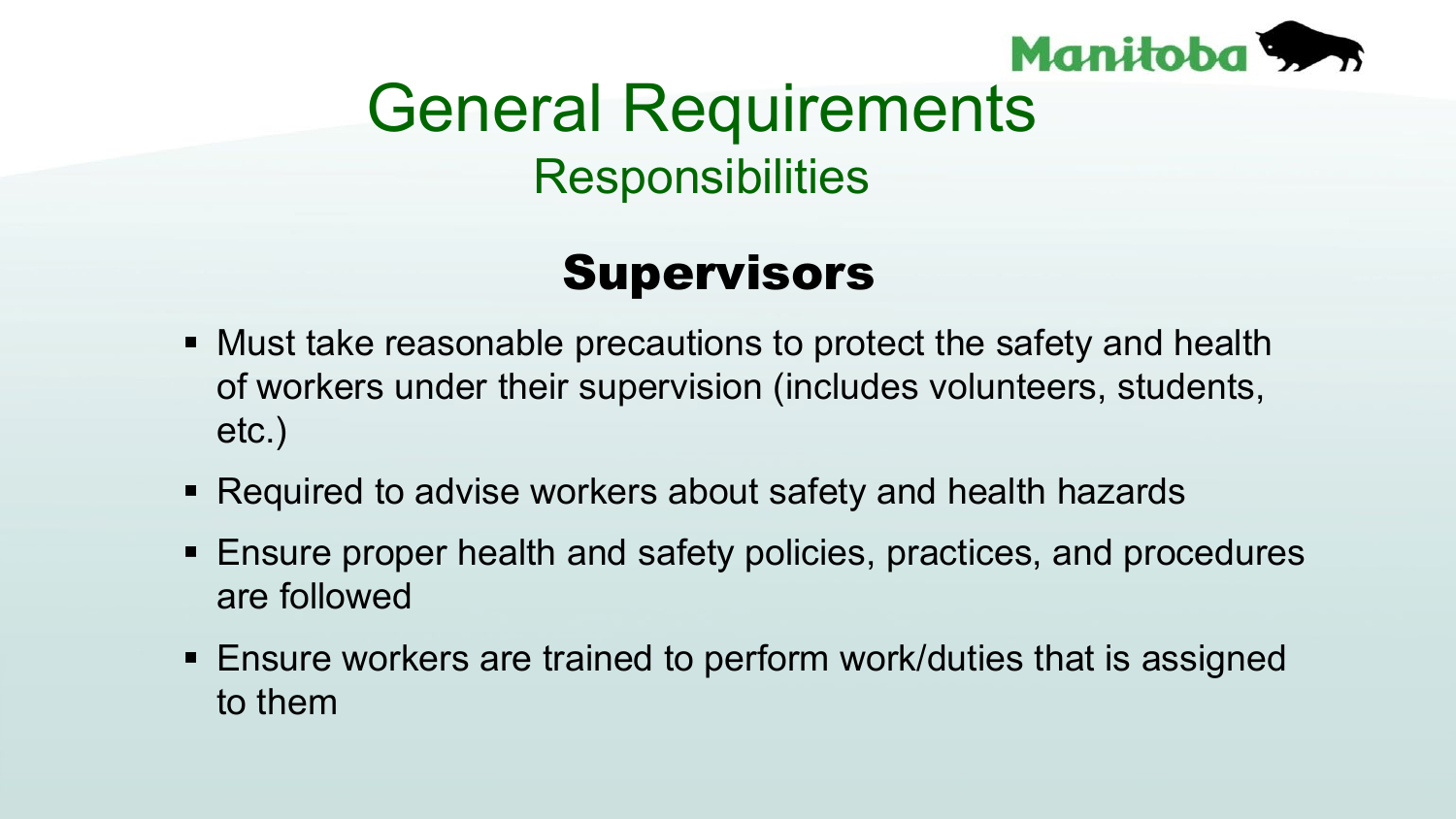

## General Requirements **Responsibilities**

### Workers

- Workers are required to take precautions to protect their own safety and health and that of others
- **Must wear or use protective equipment**
- Must co-operate with management
- Workers have a responsibility to report safety and health hazards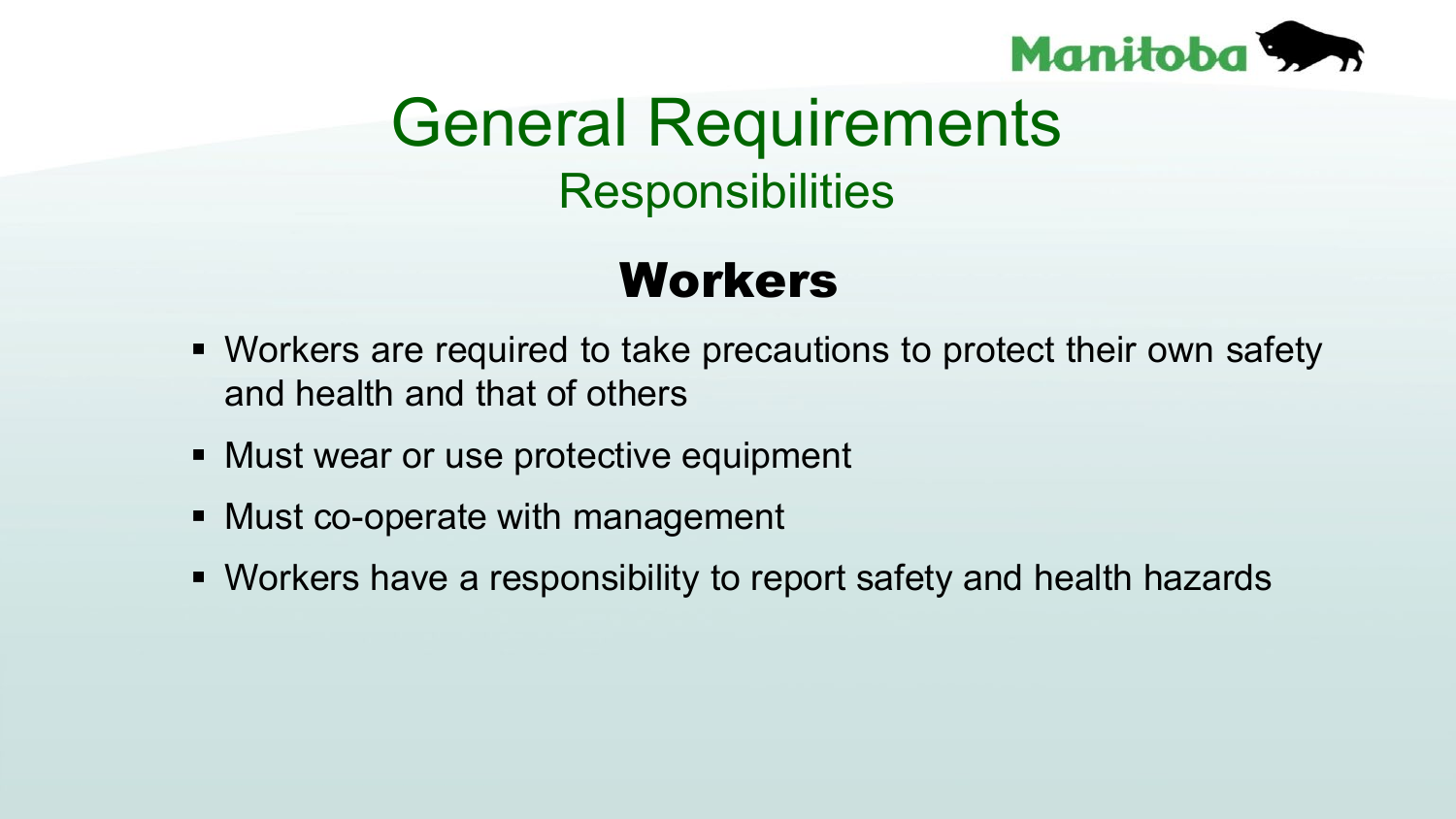

### **WSH Involvement?**

### **Contact with Client Services**

- **Consultation**
- **Tip (confidential vs anonymous)**
- **Discriminatory Action**
- Right to Refuse
- Reporting a Serious Incident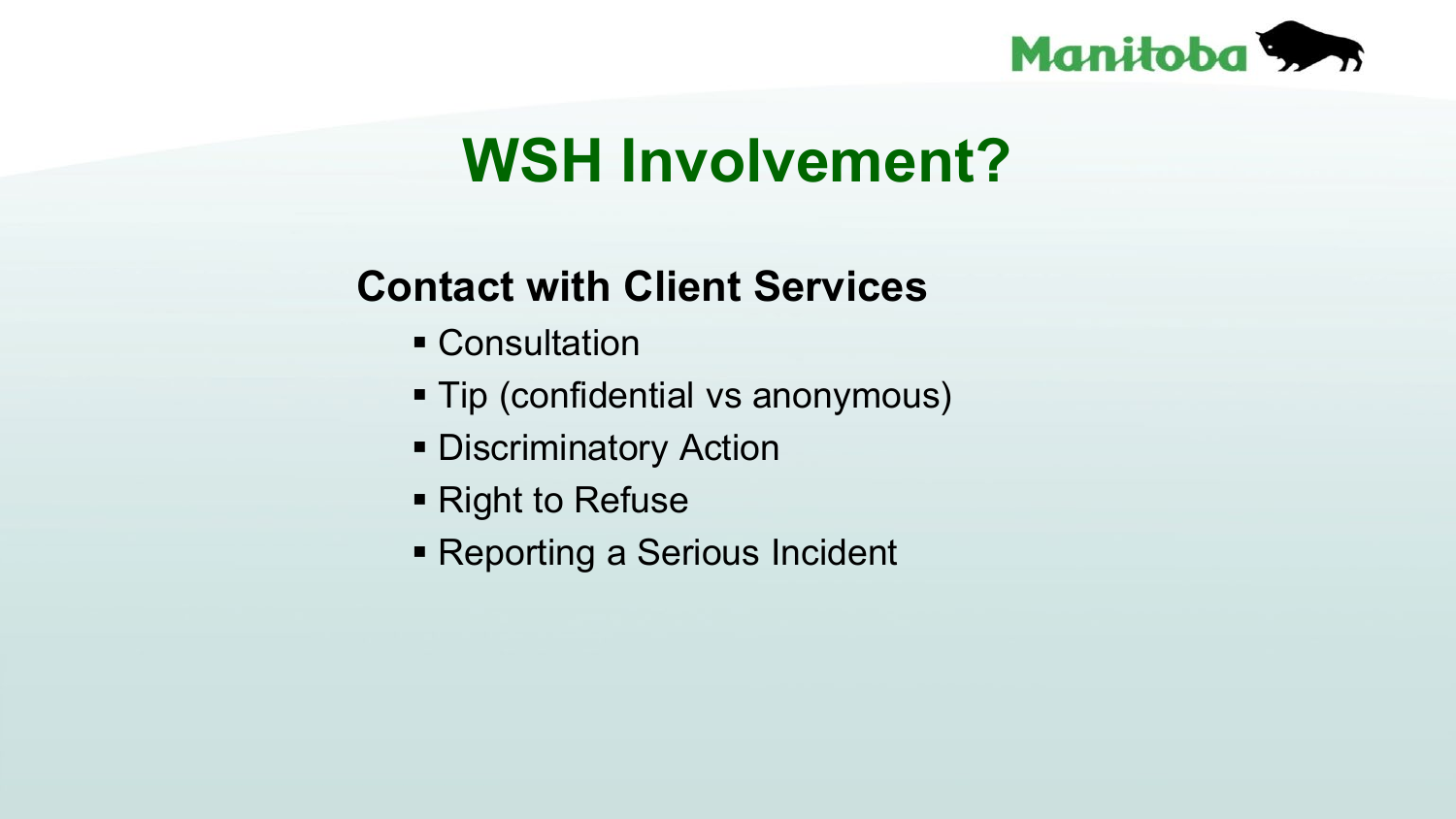

# **Proactive Initiatives**

- **High Hazard Workplaces**
- **Higher than average injury/ illness rate**
- **Repeated non-compliance**
- Fail to notify of serious incidents, suspended platform use, excavations, asbestos abatement
- Vulnerable workers; manufacturing, agriculture, temp agencies and social services
- **-** Musculoskeletal injuries
- **Supervision and Training**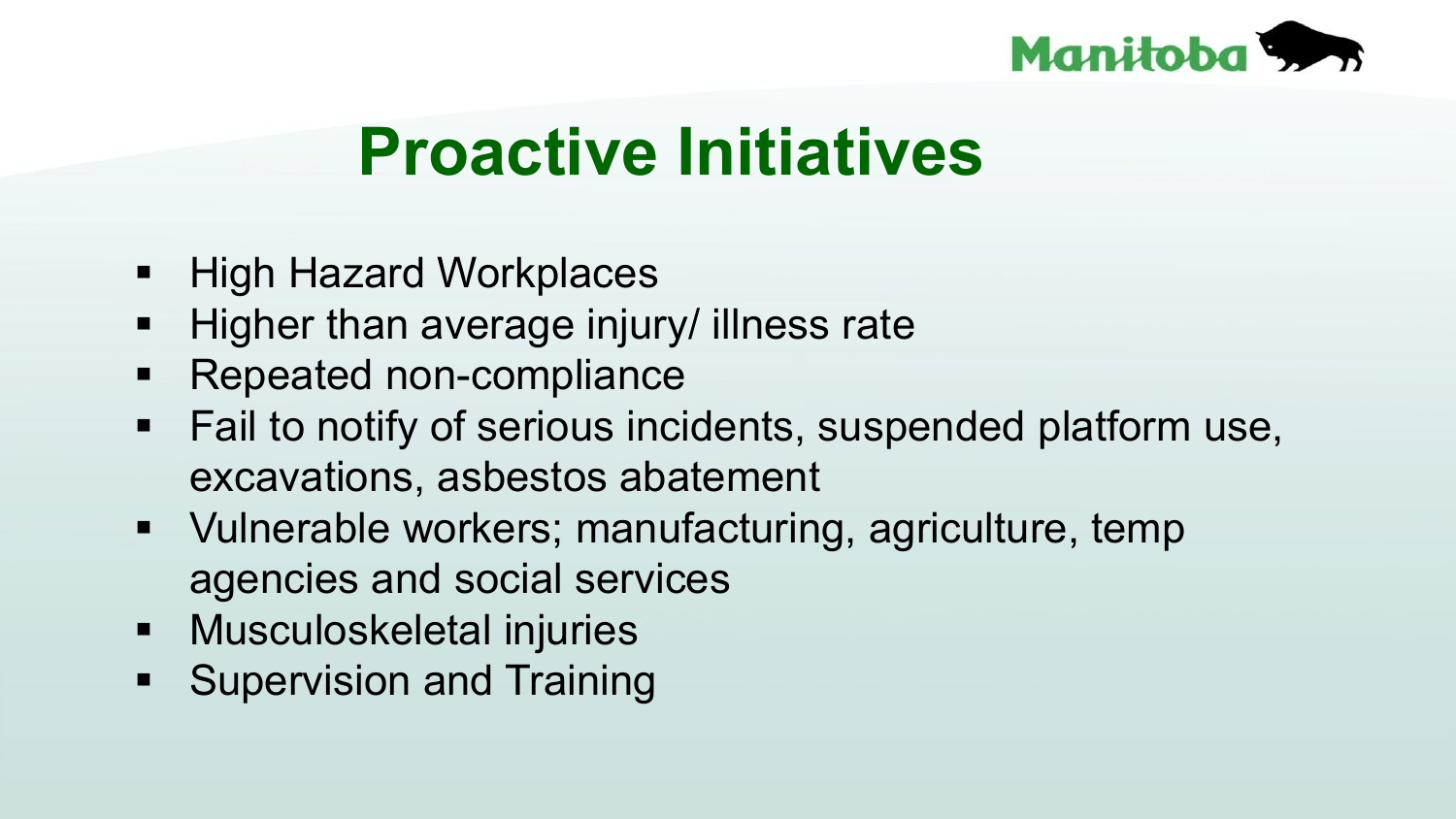

### Scope

Client Services YTD Total Calls – 7317

Assigned Tips – 1194

Inspections – 3538 Improvement Orders – 5281 Stop Work Orders - 311 Admin penalties – 8

**Construction** Inspections - 1641 Improvement orders – 792 Stop Work Orders – 16 Actual improvement orders issued - 1602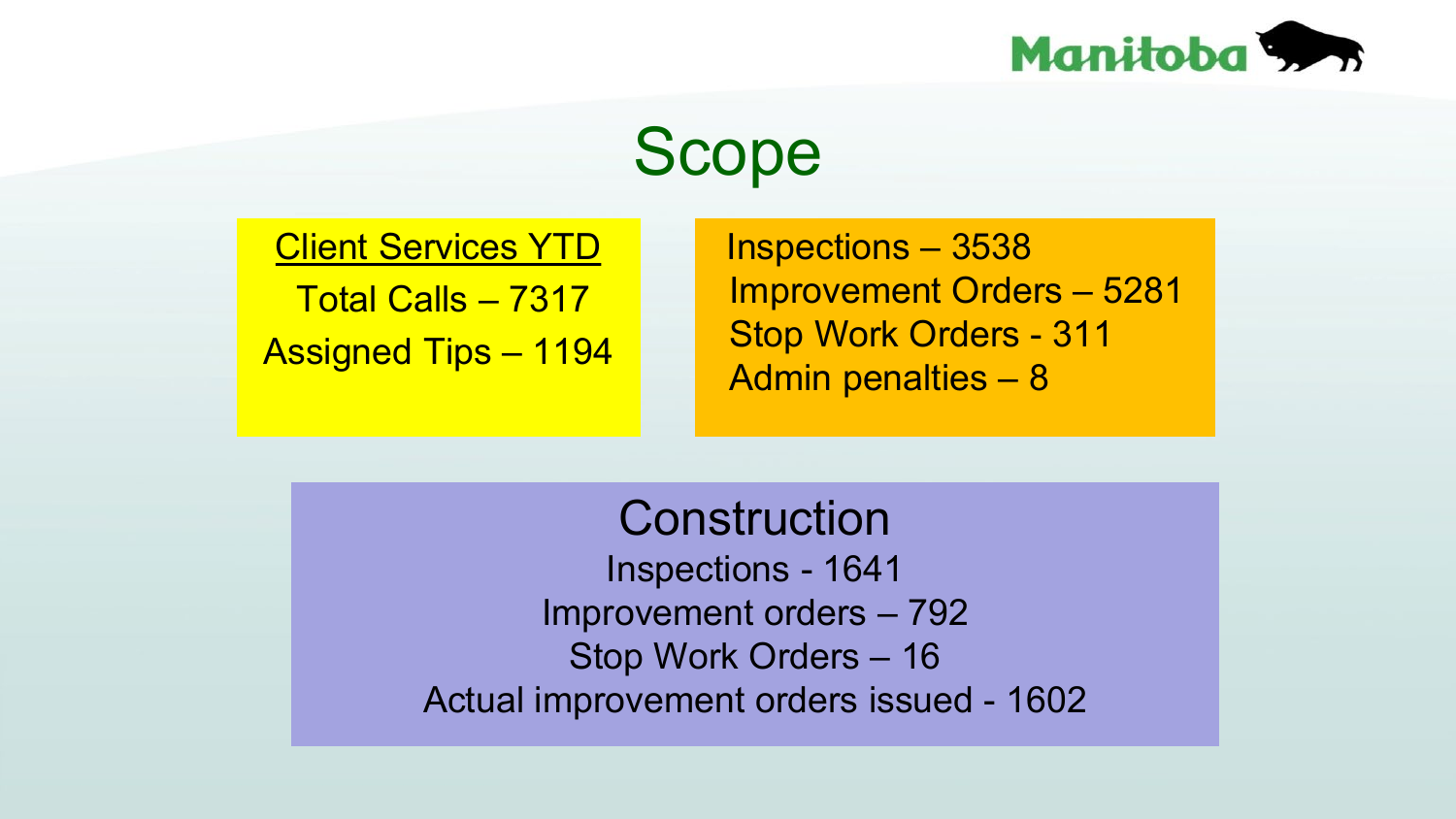

# Powers of a SHO Section 24(1)

- **EXTENCE Without advanced notice**
- **Enter any premise where work takes place.**
- Take photos, measurements, samples
- Gather information and documents
- **Exercise Stop Work Orders**
- **EXECONSULT WITH THE CONSULT WITH THE CONSULT WITH THE CONSULT IN THE CONSULTER**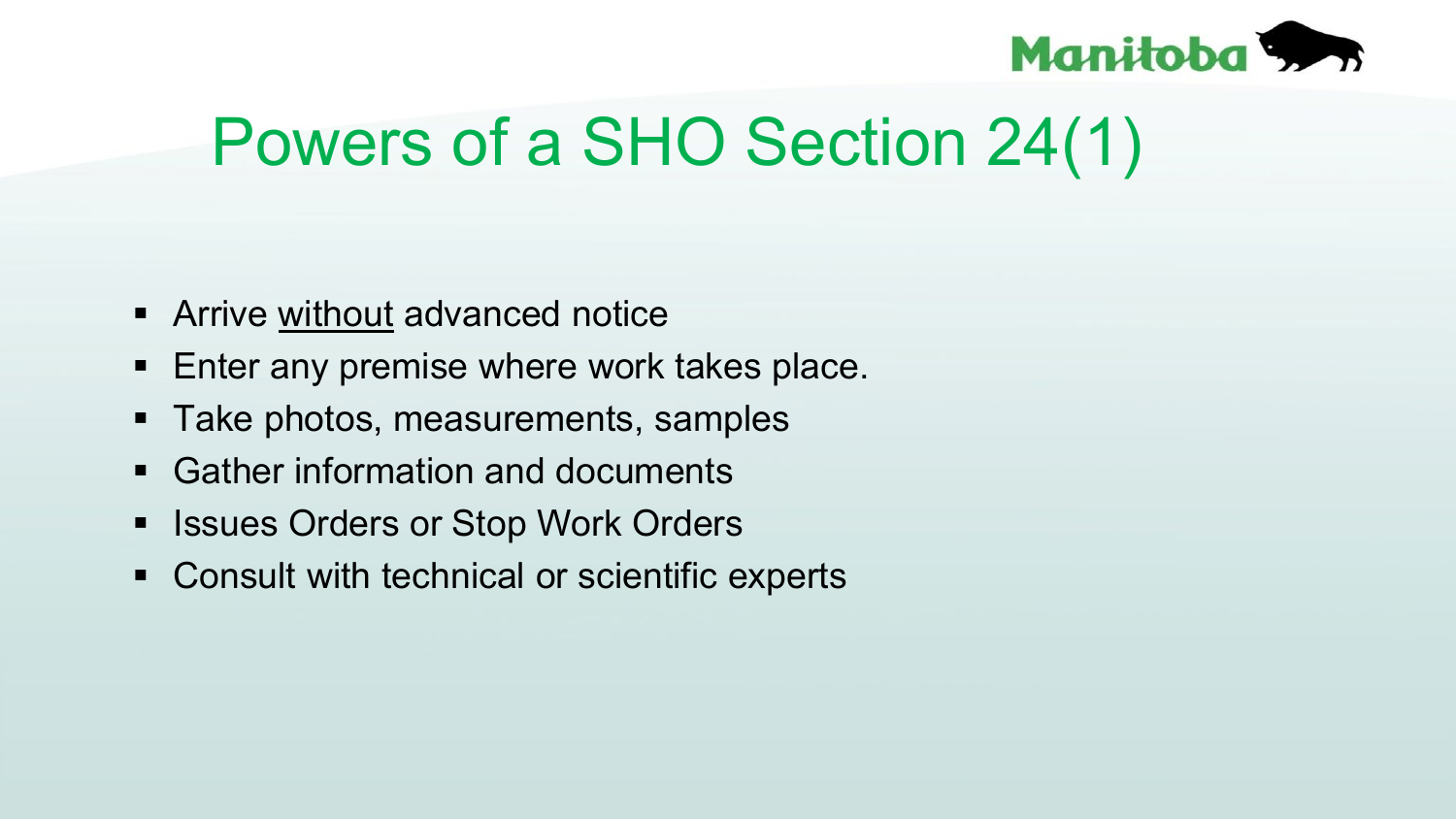

# Part 2 Gender specific issues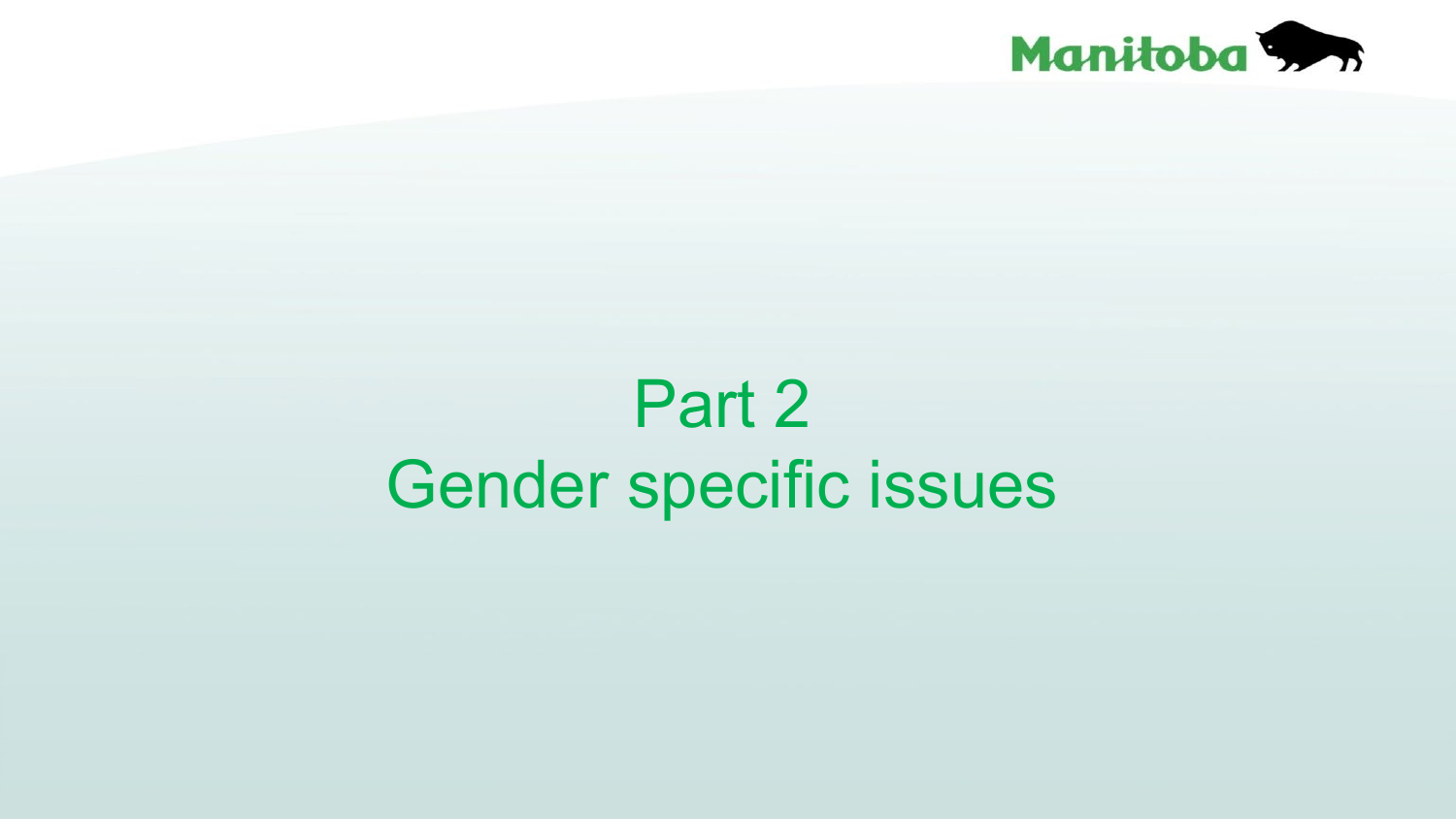

#### **Pregnant or nursing workers**

- **2.5** When a worker informs her employer that she is pregnant or nursing, the employer must
- (a) inform the worker of any known or foreseeable risk that conditions at the workplace pose or may pose to the safety or health of the worker or to her unborn or nursing child; and
- (b) so far as is reasonably practicable,
	- (i) take steps to minimize the exposure of the worker to the condition that creates the risk, or
	- (ii) if alternate work is available that involves no risk or less risk and the worker is reasonably capable of performing that work, assign the worker temporarily to that alternative work without loss of pay or benefits.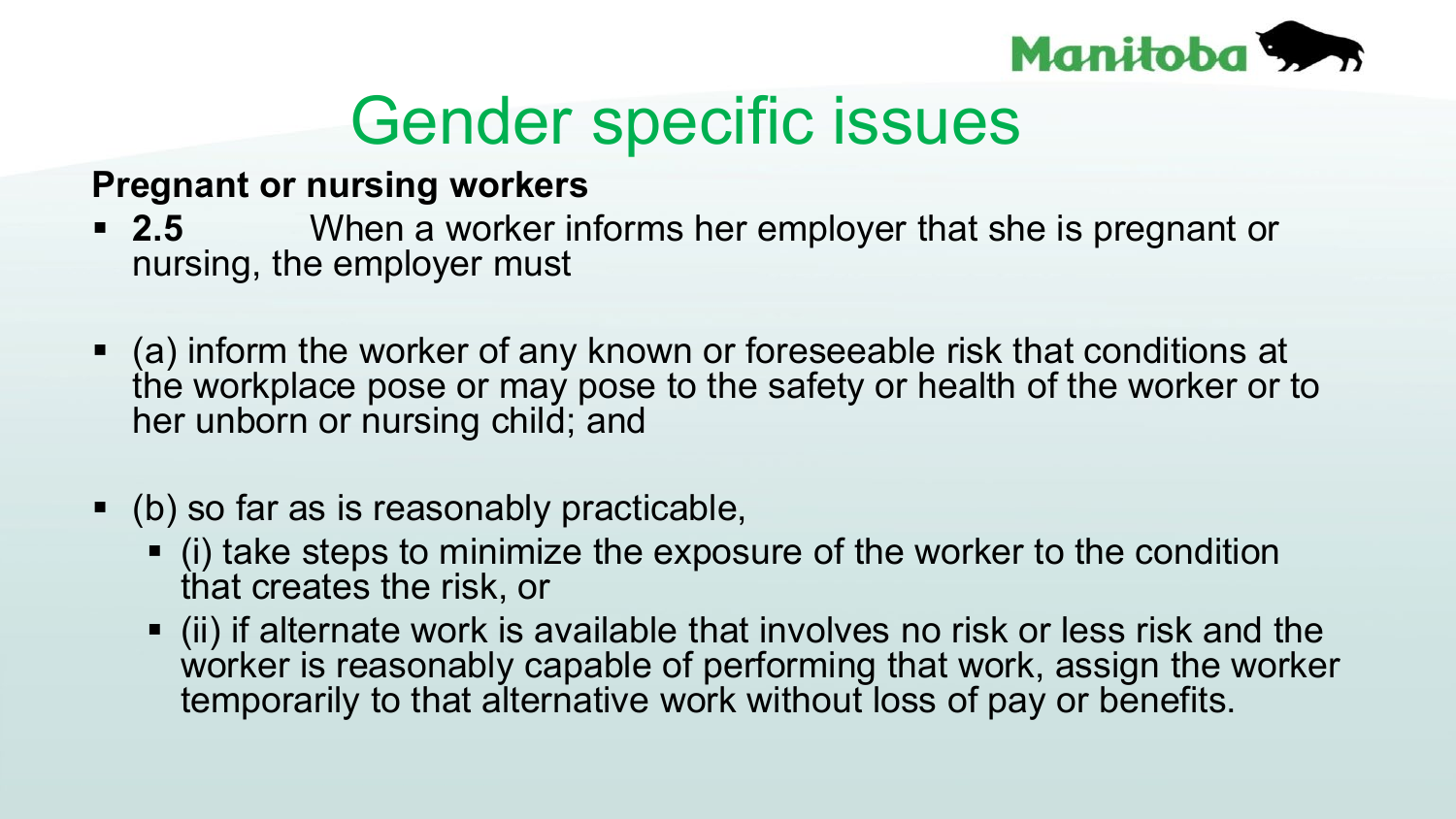

#### **Number of toilet facilities and washbasins**

**4.7** Subject to the provisions of the *Manitoba Building Code*, an employer must ensure that a workplace has the number of toilets and washbasins in separate facilities for each sex as provided in the following table.

| Table                         |                                                             |                                                             |
|-------------------------------|-------------------------------------------------------------|-------------------------------------------------------------|
| # of Workers of<br>the Gender | Minimum # of Toilets for that<br>Gender                     | Minimum # of Washbasins for<br>that Gender                  |
| $1 - 10$                      |                                                             |                                                             |
| $11 - 25$                     | $\overline{2}$                                              | $\overline{2}$                                              |
| $26 - 50$                     | 3                                                           | 3                                                           |
| $51 - 75$                     | 4                                                           | 4                                                           |
| $76 - 100$                    | 5                                                           | 5                                                           |
| Over 100                      | 6, plus an additional one for<br>each additional 30 workers | 6, plus an additional one for<br>each additional 30 workers |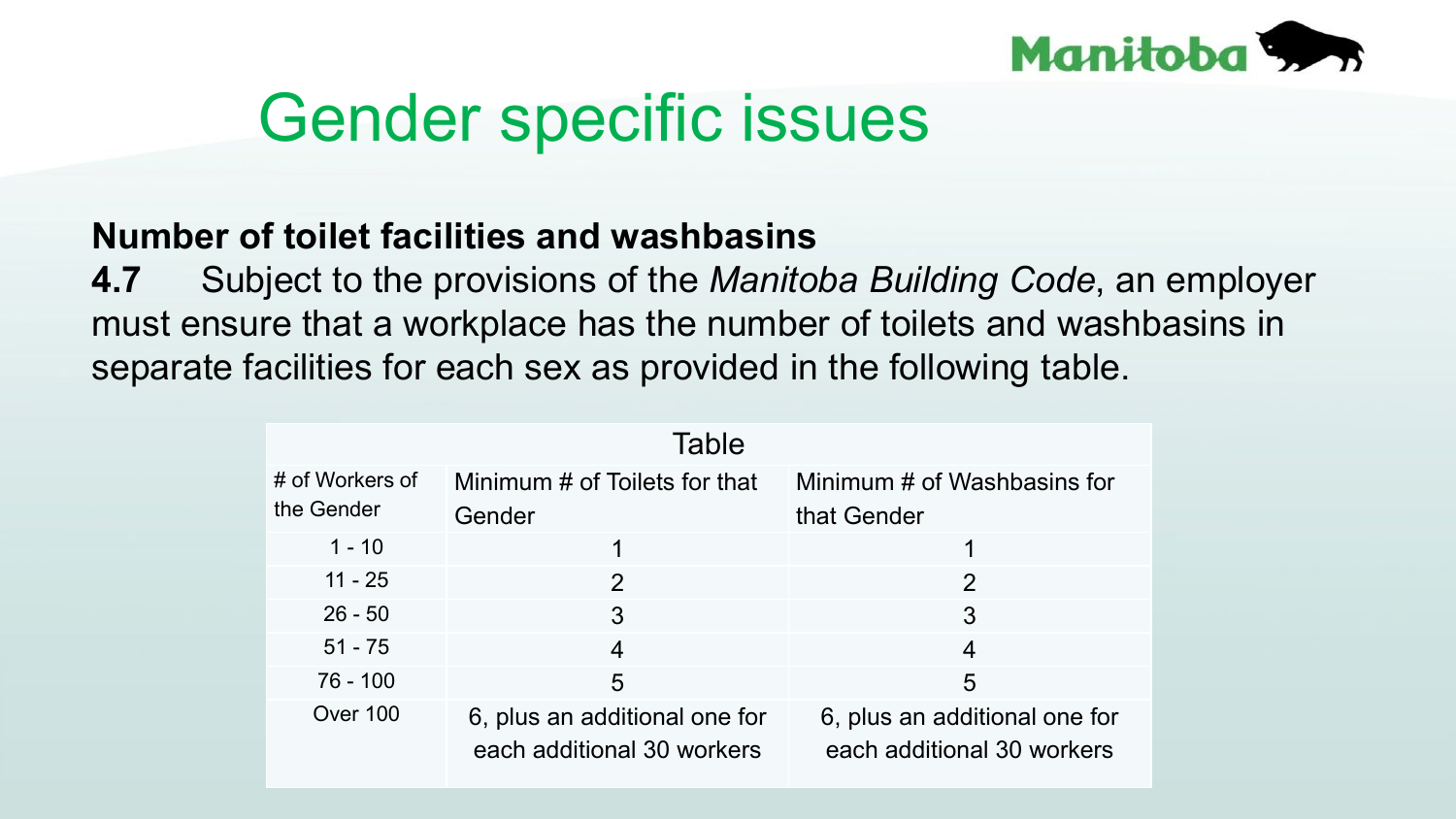

### **Toilet facilities**

- **4.8(1)** Despite section 4.7, a workplace may have one toilet facility for the use of both sexes if
- (a) the total number of workers present at the workplace at one time is never more than 10; and
- (b) the door to the toilet facility can be locked from the inside.

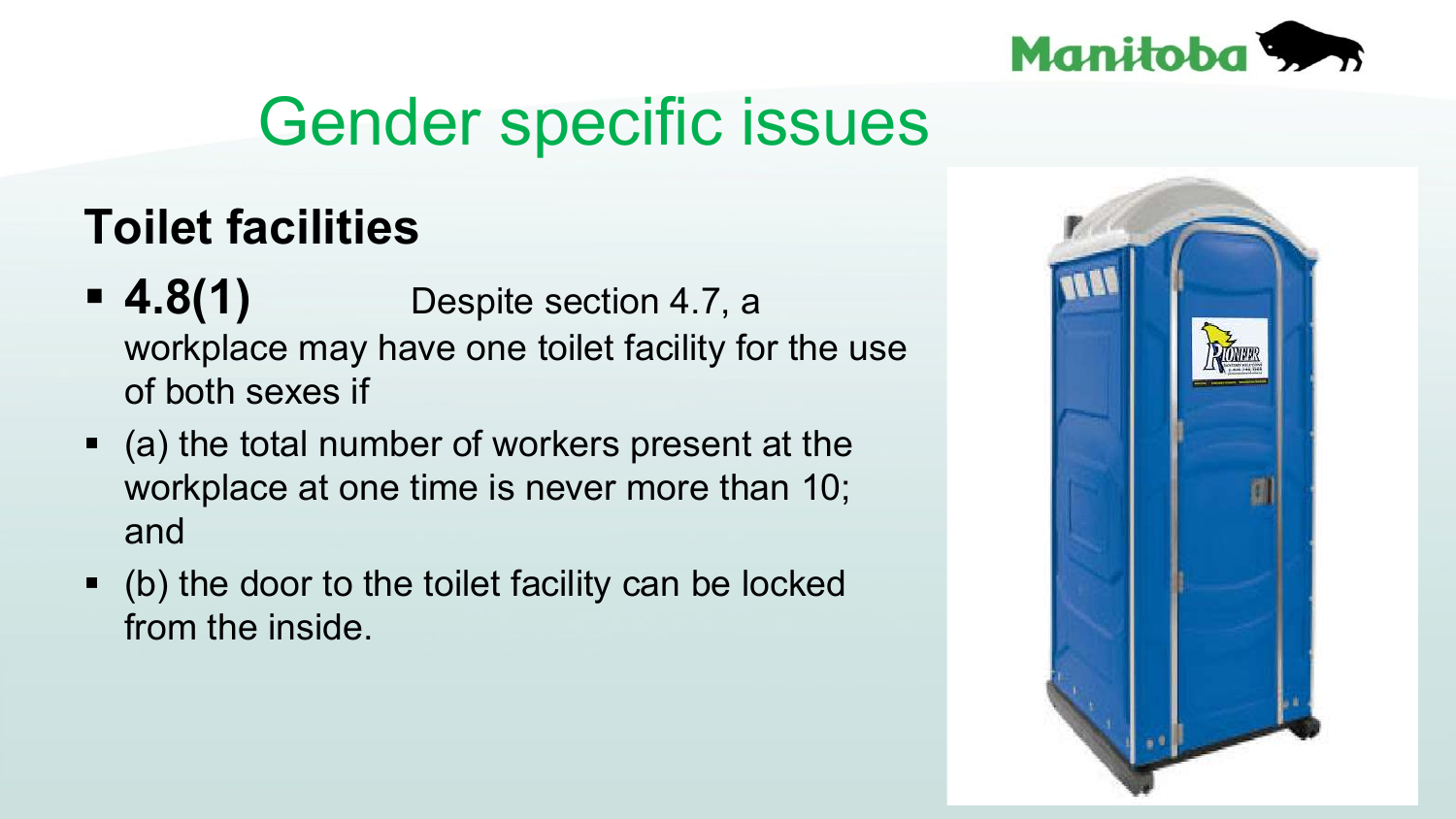

**4.8(3)** An employer must ensure that each toilet facility at a workplace

- has a legible sign posted on or near the door leading to each facility, which denotes the sex of those entitled to use a toilet facility;
- is used only as a toilet facility;
- is kept free from obstacles or obstructions;
- is kept clean, sanitary and in good working order;
- **EX is supplied with** 
	- toilet tissue at each toilet at all times, easily cleanable containers for waste materials, and
	- a covered disposal container for feminine hygiene products near each toilet used by women;
- except for a urinal, is equipped with an individual compartment and a door that can be locked from the inside; and
- is adequately heated, illuminated and ventilated.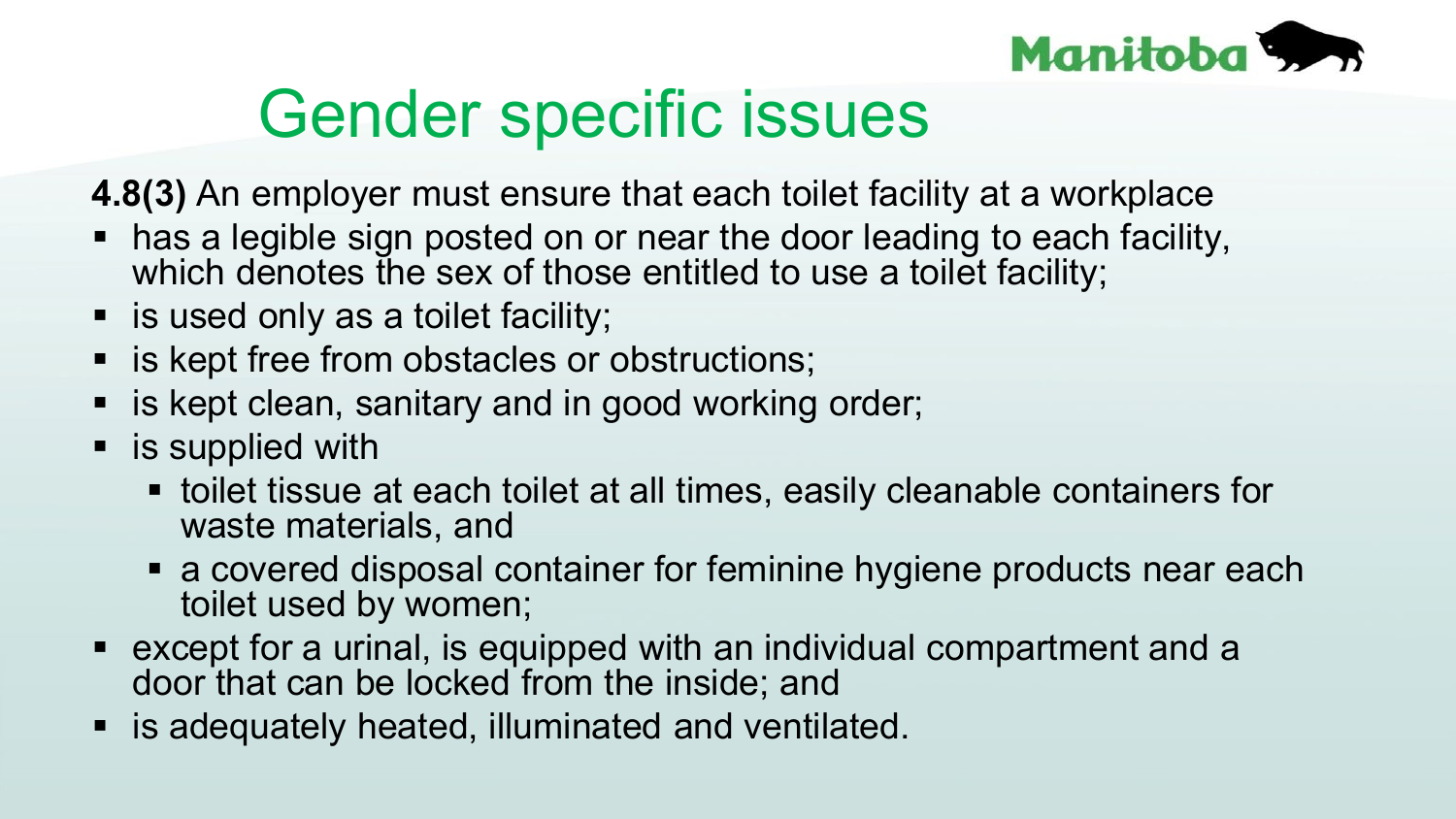

**4.9(2)** An employer must ensure that a washbasin

- is located in close proximity to each toilet;
- has a supply of clean hot and cold water;
- is supplied with soap and individual disposable clean towels or other suitable means of cleaning and drying hands; and is kept clean, sanitary and operational.

#### **Hand cleaning facilities at construction project site**

**4.10** If it is not reasonably practicable to provide washbasins at a construction project site, an employer and prime contractor must ensure that alternative adequate washing facilities are provided, such as waterless hand cleaners, hand sanitizers, clean water, soap and towels or other suitable facilities.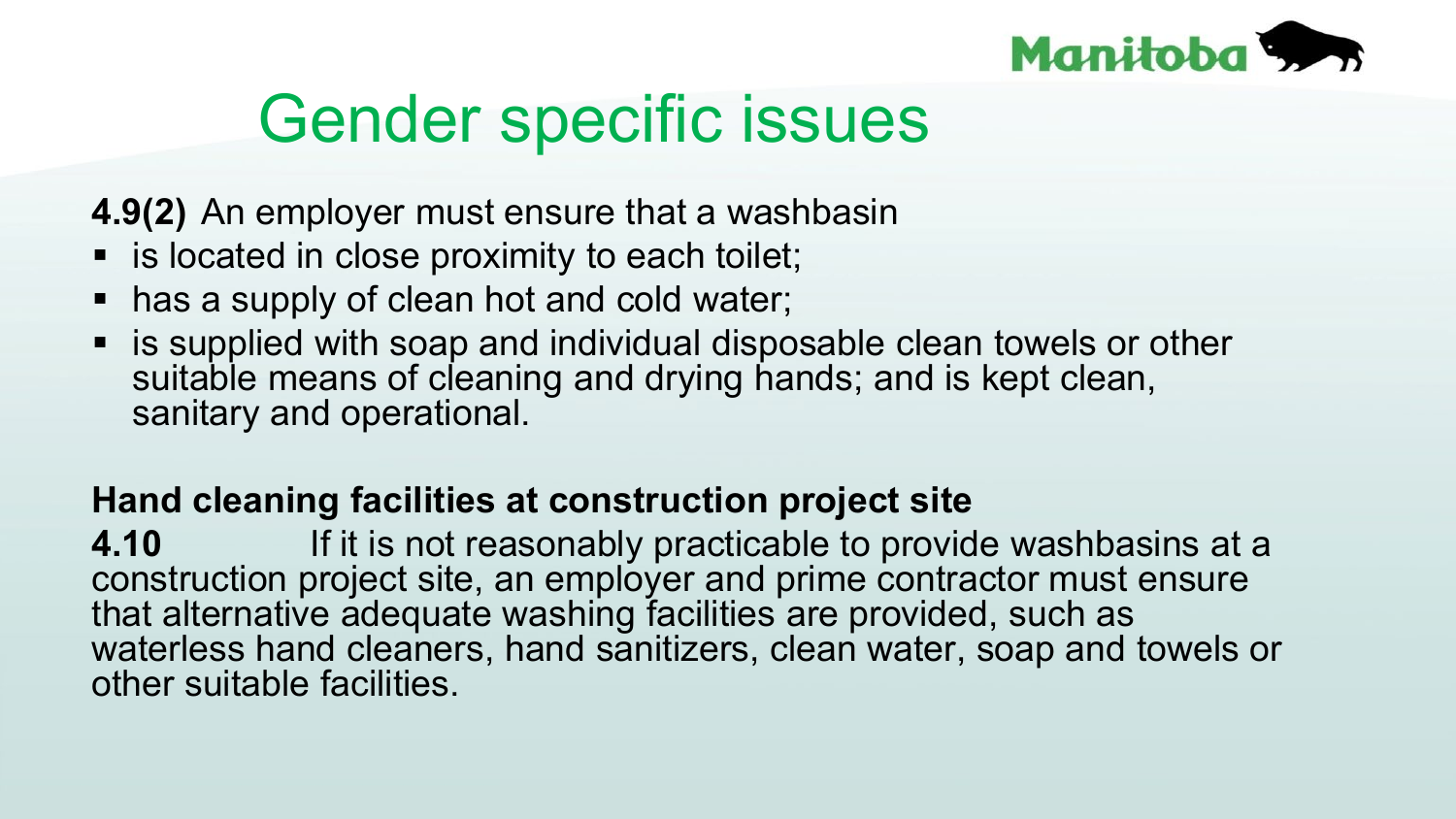

# Part 3 Regulatory amendments (Changes)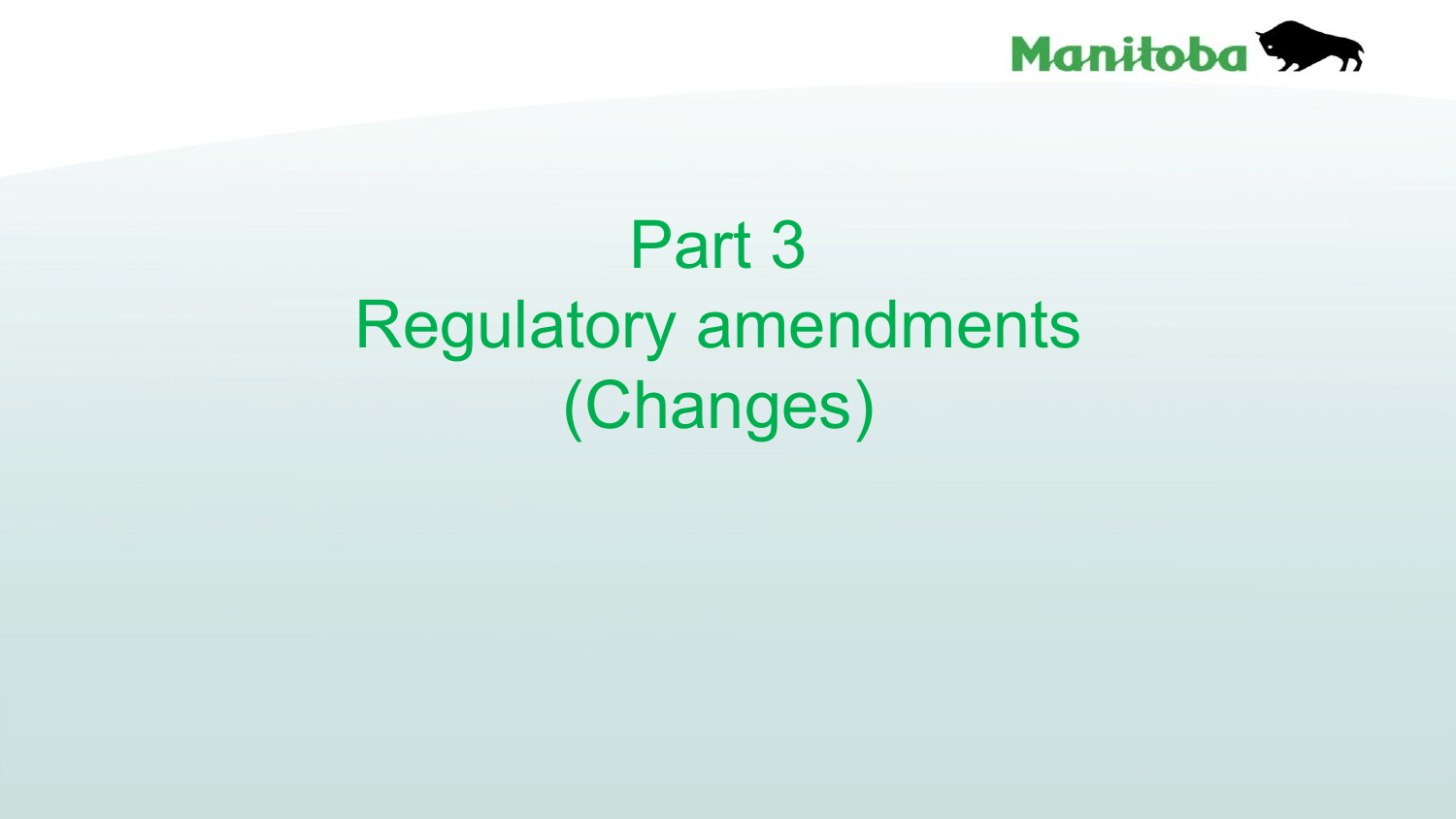

# Regulatory changes Manitoba Harmonized (Nov 2018)

- Part 5 First aid
	- **Training requirements Reference CSA Z1210**
	- First aid kits Reference CSA Z1220
	- First aider 1,2,3 is now Basic, Intermediate and Advanced
- Part 6.7 High Visibility safety apparel
	- Added CSA Z96.1 to reflect selection criteria
- **Part 6.15.1 Atmosphere supplying respirators** 
	- Requirement moved to ensure that the air purity requirements apply whenever these respirators are supplied.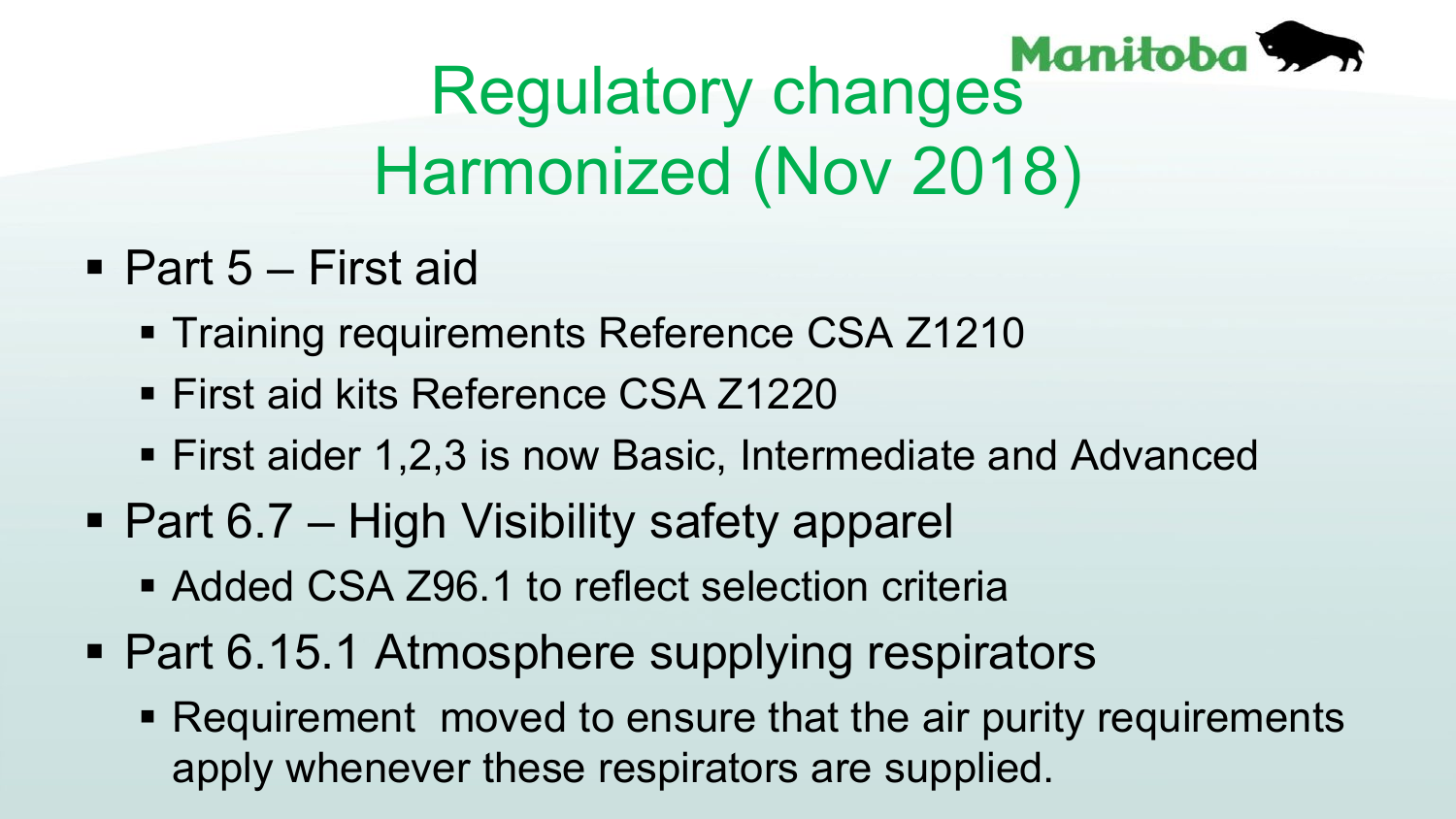# Regulatory changes Manitoba Harmonized (Nov 2018)

- Part 6.17 Floatation devices
	- Minor changes to provide clarity when PFD's are required
	- **Section was reorganized for clarification.**

- Part 12.3 Hearing protection
	- Baseline test within 6 months (70 days)
	- **Example 1 Annual test now every two years.**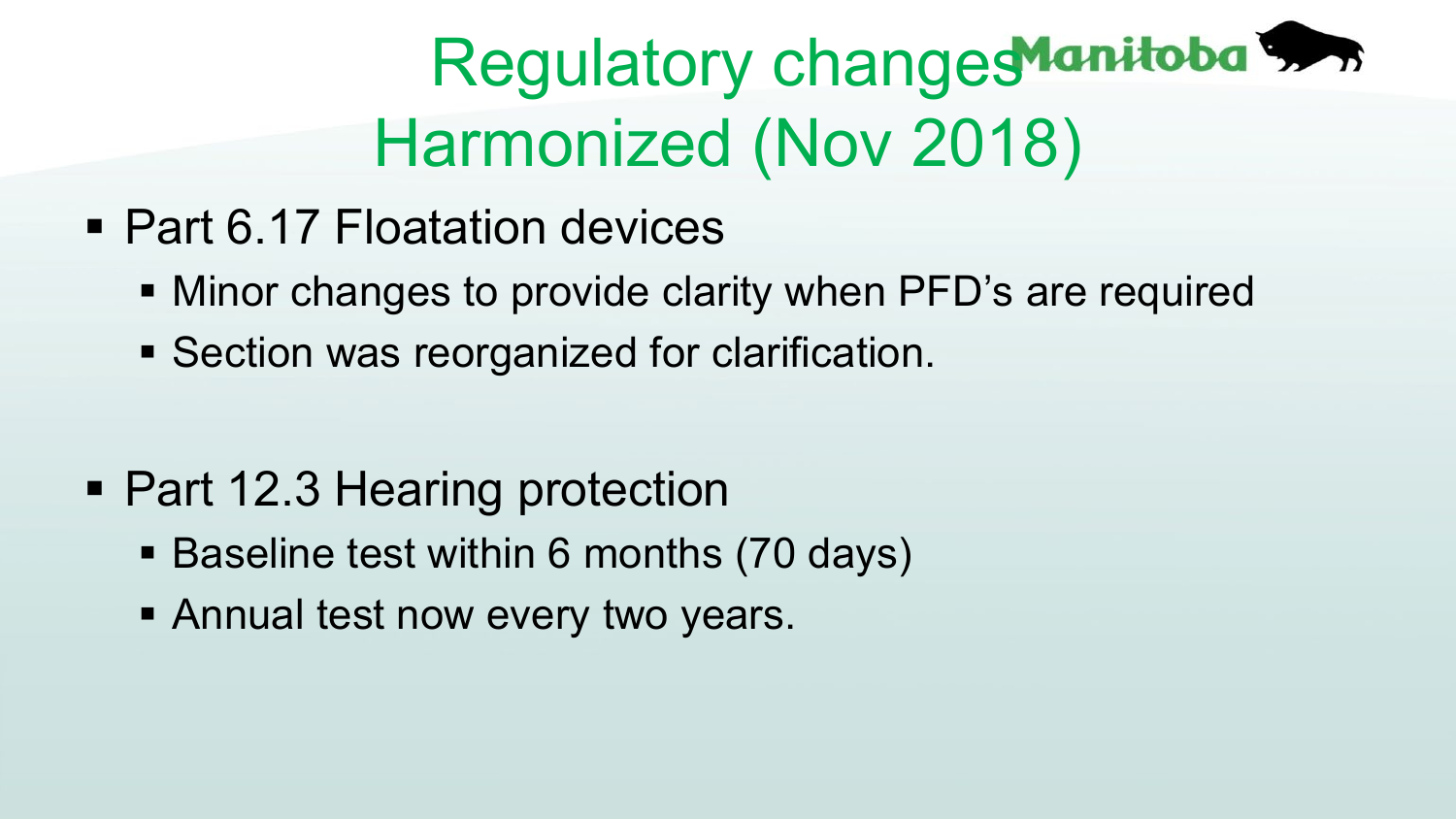

# Regulatory changes Manitoba Major Amendments

### **OCCUPATIONAL EXPOSURE LIMITS**

### **ADOPTING STANDARDS**

### **TWO-TIERED CONFINED SPACE**

### **ROPE ACCESS**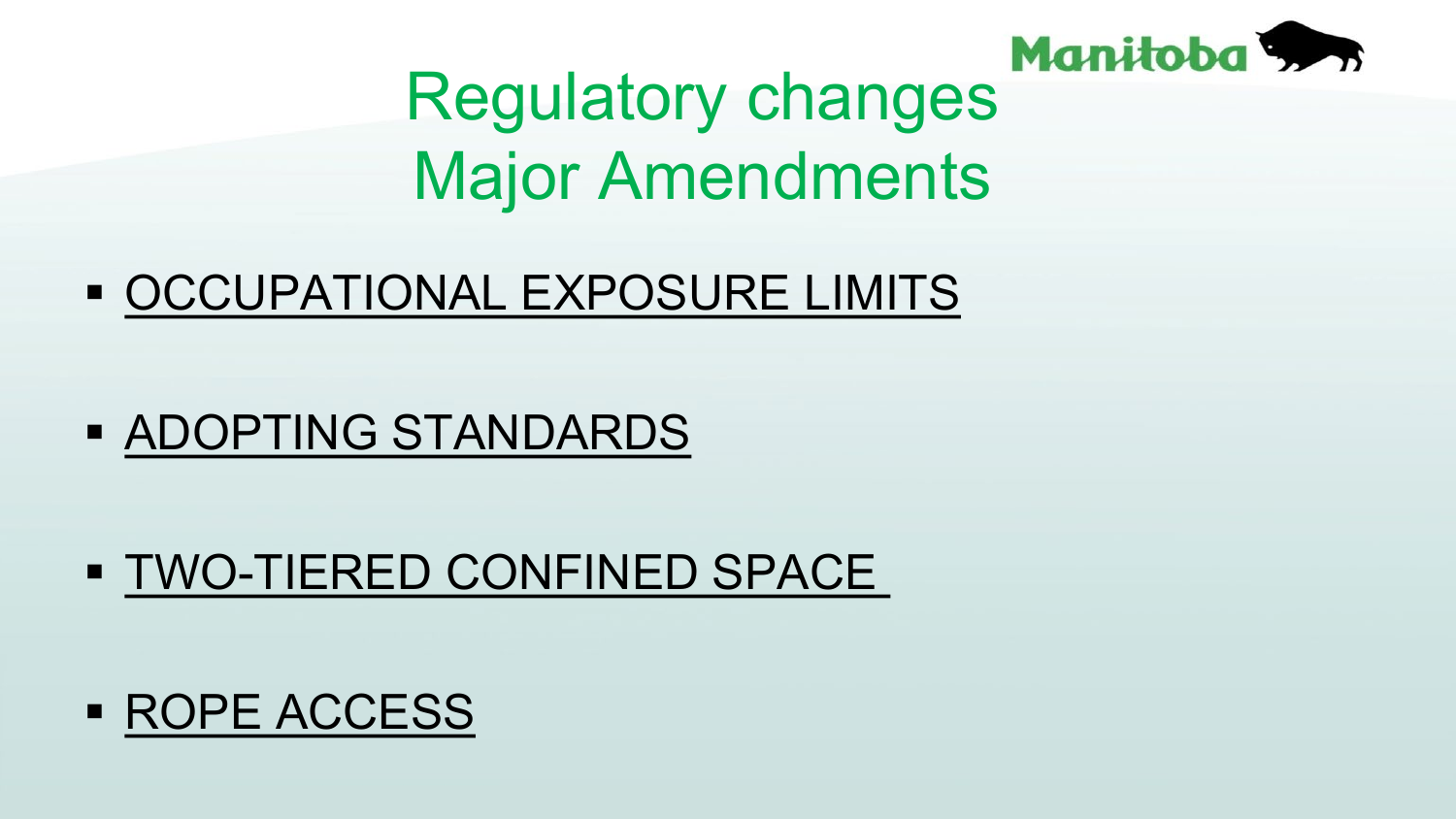

# Regulatory changes Major Amendements

- IMPAIRMENT
- ALIGNING REQUIREMENTS FOR FIXED LADDERS
- SAFETY AND HEALTH COMMITTEES
- COMPENTENT MUSCULOSKELETAL INJURY

### ASSESSMENTS

• DEFINITION OF FLAGPERSON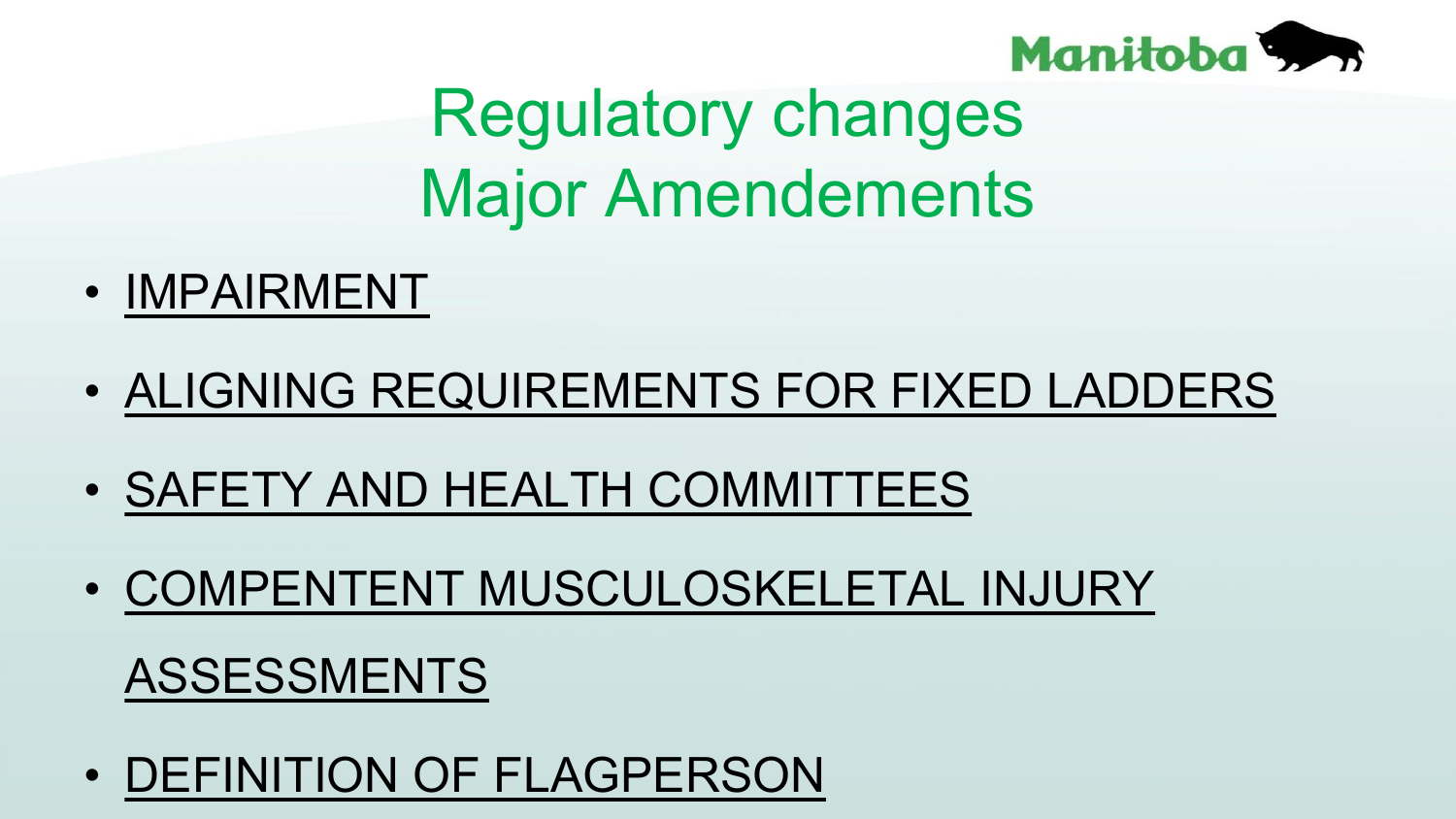

### Resources

- **Workplace Safety and Health website** 
	- <https://www.manitoba.ca/labour/safety/>
- **Safe work Maanitoba** 
	- <https://www.safemanitoba.com/>
- Construction safety association of Manitoba (CSAM)
	- <https://www.constructionsafety.ca/>
- **Manitoba heavy construction association** 
	- **-** <http://mhcaworksafely.ca/>